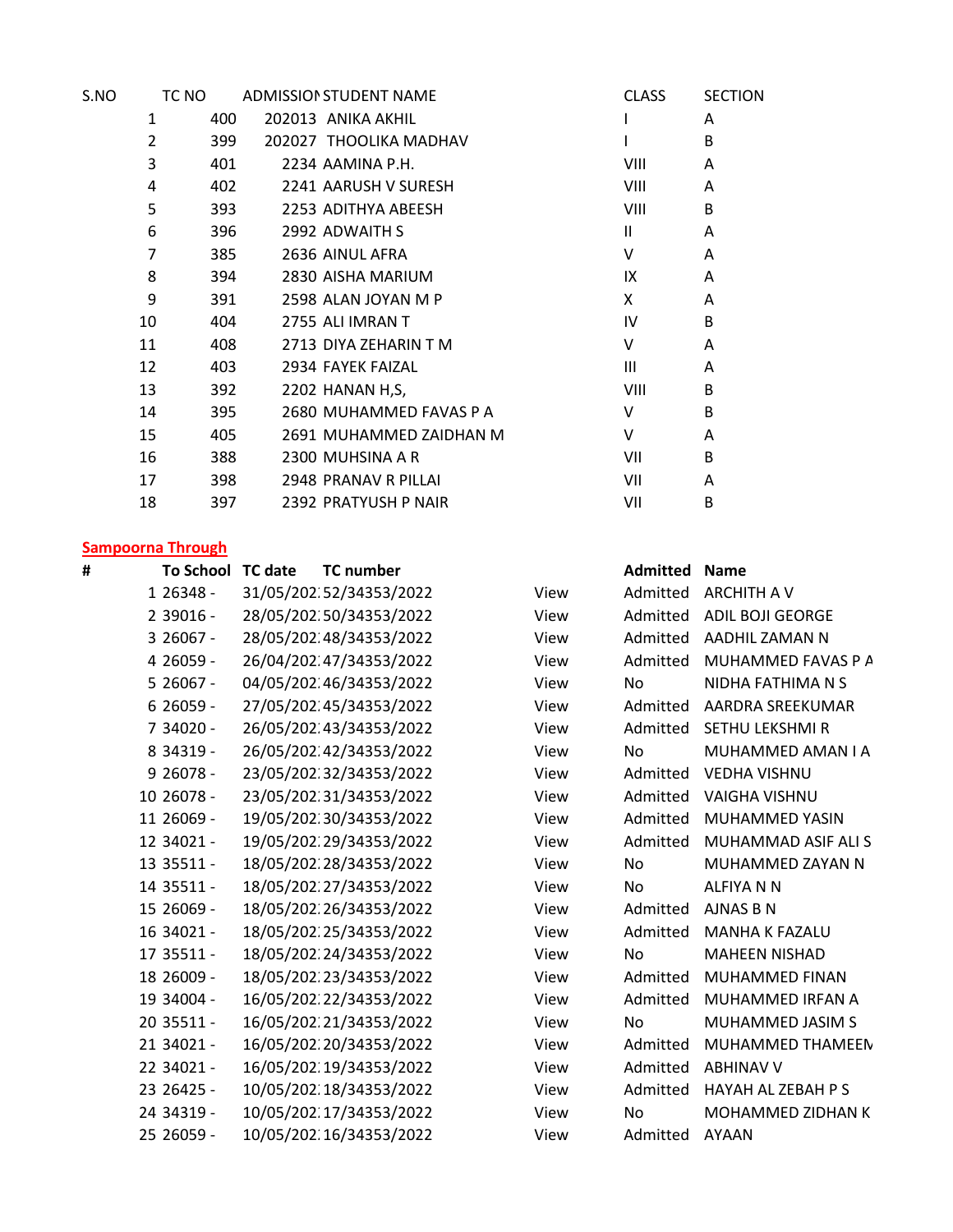| 26 34319 - | 10/05/202.15/34353/2022 | View | No.      | <b>MUHAMMED FARE</b> |
|------------|-------------------------|------|----------|----------------------|
| 27 26078 - | 06/05/202.14/34353/2022 | View | Admitted | FATHIMA FAEEZAH      |
| 28 34025 - | 06/05/202.13/34353/2022 | View | Admitted | ALFA FATHIMA         |
| 29 26078 - | 23/04/202.12/34353/2022 | View | Admitted | FIDHA FATHIMA K I    |
| 30 34036 - | 23/04/202.11/34353/2022 | View | Admitted | <b>SANAND SURESH</b> |
| 31 34036 - | 23/04/202.10/34353/2022 | View | Admitted | <b>MANU SANTHOSH</b> |
| 32 34014 - | 23/04/202.9/34353/2022  | View | Admitted | <b>RIZAN MOHAMME</b> |
| 33 26058 - | 23/04/202.8/34353/2022  | View | Admitted | FATHIMA FARHA K      |
| 34 34024 - | 18/04/202.7/34353/2022  | View | Admitted | SHIVANI V SURESH     |
| 35 26067 - | 18/04/202.6/34353/2022  | View | Admitted | <b>HANAN H S</b>     |
| 36 34021 - | 18/04/202.5/34353/2022  | View | Admitted | AFRIN V A            |
| 37 26067 - | 18/04/202.4/34353/2022  | View | Admitted | <b>ABHINAV BINU</b>  |
| 38 26067 - | 16/04/202.3/34353/2022  | View | Admitted | LIYA FATHIMA         |
| 39 34028 - | 13/04/202.2/34353/2022  | View | Admitted | <b>SUADHA S</b>      |
| 40 26064 - | 13/04/202.1/34353/2022  | View | Admitted | HISANA FATHIMA       |

| 26 34319 - | 10/05/202.15/34353/2022 | View | No       | <b>MUHAMMED FARHAN</b> |
|------------|-------------------------|------|----------|------------------------|
| 27 26078 - | 06/05/202.14/34353/2022 | View | Admitted | FATHIMA FAEEZAH        |
| 28 34025 - | 06/05/202.13/34353/2022 | View | Admitted | ALFA FATHIMA           |
| 29 26078 - | 23/04/202.12/34353/2022 | View | Admitted | FIDHA FATHIMA K K      |
| 30 34036 - | 23/04/202.11/34353/2022 | View | Admitted | <b>SANAND SURESH</b>   |
| 31 34036 - | 23/04/202.10/34353/2022 | View | Admitted | <b>MANU SANTHOSH</b>   |
| 32 34014 - | 23/04/202.9/34353/2022  | View | Admitted | RIZAN MOHAMMED         |
| 33 26058 - | 23/04/202.8/34353/2022  | View | Admitted | FATHIMA FARHA K A      |
| 34 34024 - | 18/04/202.7/34353/2022  | View | Admitted | SHIVANI V SURESH       |
| 35 26067 - | 18/04/202.6/34353/2022  | View | Admitted | <b>HANAN H S</b>       |
| 36 34021 - | 18/04/202.5/34353/2022  | View | Admitted | AFRIN V A              |
| 37 26067 - | 18/04/202.4/34353/2022  | View | Admitted | <b>ABHINAV BINU</b>    |
| 38 26067 - | 16/04/202.3/34353/2022  | View | Admitted | LIYA FATHIMA           |
| 39 34028 - | 13/04/202.2/34353/2022  | View | Admitted | <b>SUADHAS</b>         |
| 40 26064 - | 13/04/202.1/34353/2022  | View | Admitted | HISANA FATHIMA         |
|            |                         |      |          |                        |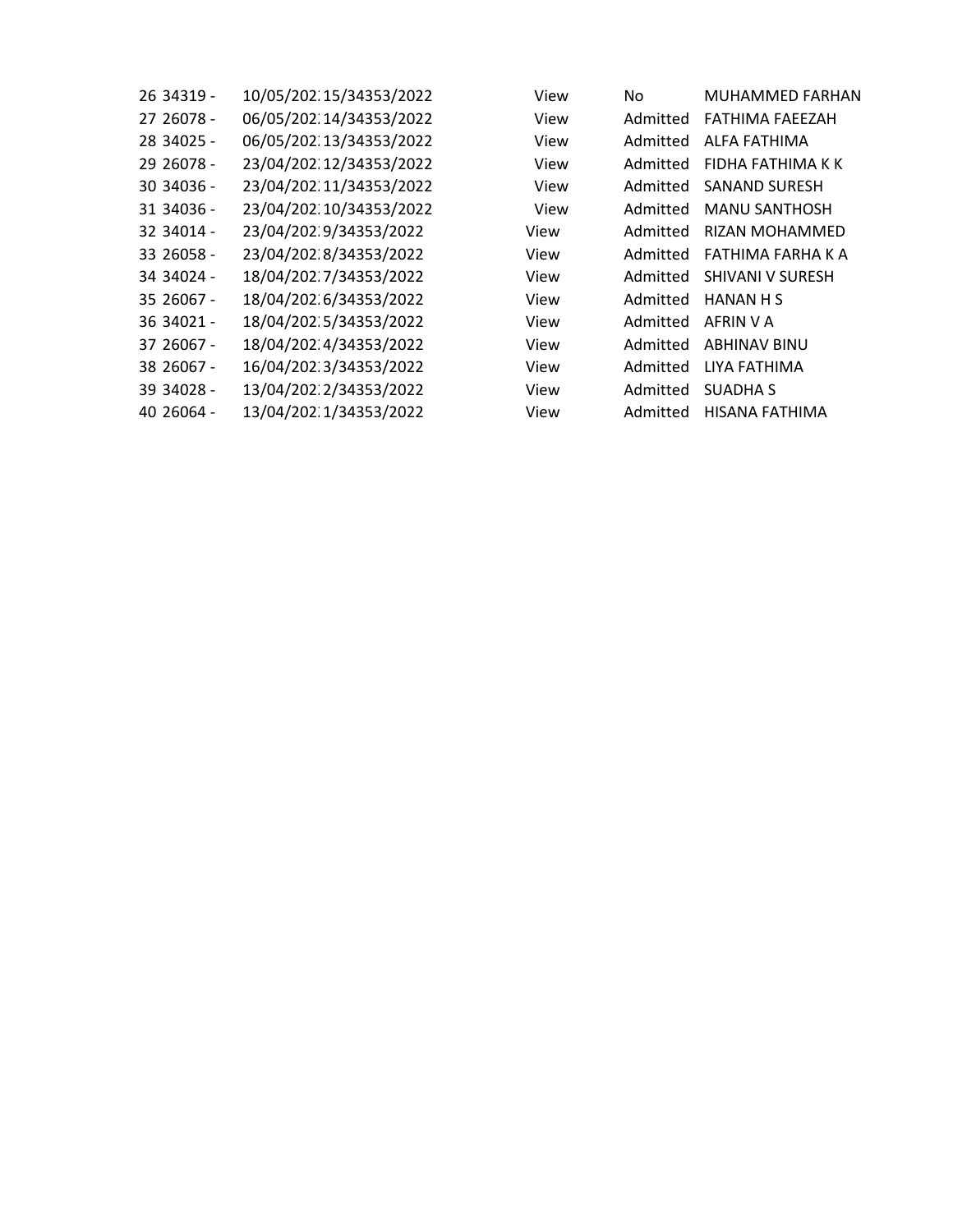ACC YEAR LAST MDY

| <b>Mobile</b> | <b>Class on leaving</b> | Admn no        | Reason       |
|---------------|-------------------------|----------------|--------------|
|               |                         | 6              | 2465 Request |
| 9995351484    |                         | 5              | 2550 Request |
| 9539441511    |                         | 7              | 2208 Request |
| 9497682111    |                         | 4              | 2680 Request |
| 9995281494    |                         | $\overline{7}$ | 2220 Request |
| 9847095319    |                         | 5              | 2552 Request |
| 9539073800    |                         | 4              | 2651 Request |
| 9947946598    |                         | $\overline{2}$ | 2909 Request |
| 9746103177    |                         | $\overline{2}$ | 2942 Request |
| 9747953177    |                         | 5              | 2514 Request |
| 9061674299    |                         | $\overline{7}$ | 2240 Request |
| 7736260060    |                         | 7              | 2156 Request |
|               |                         | 4              | 2684 Request |
| 9961725577    |                         | 7              | 2162 Request |
| 9746879000    |                         | 5              | 2575 Request |
| 9746575108    |                         | 7              | 2182 Request |
| 9961725577    |                         | 5              | 2456 Request |
|               |                         | 4              | 2660 Request |
| 9847345601    |                         | 8              | 2103 Request |
| 9846743674    |                         | 1              | 3015 Request |
| 9995991234    |                         | 7              | 2223 Request |
| 9847044472    |                         | 7              | 2205 Request |
| 7025368392    |                         | 3              | 2767 Request |
| 9995906043    |                         | 3              | 2743 Request |
| 9747337270    |                         | 4              | 2652 Request |